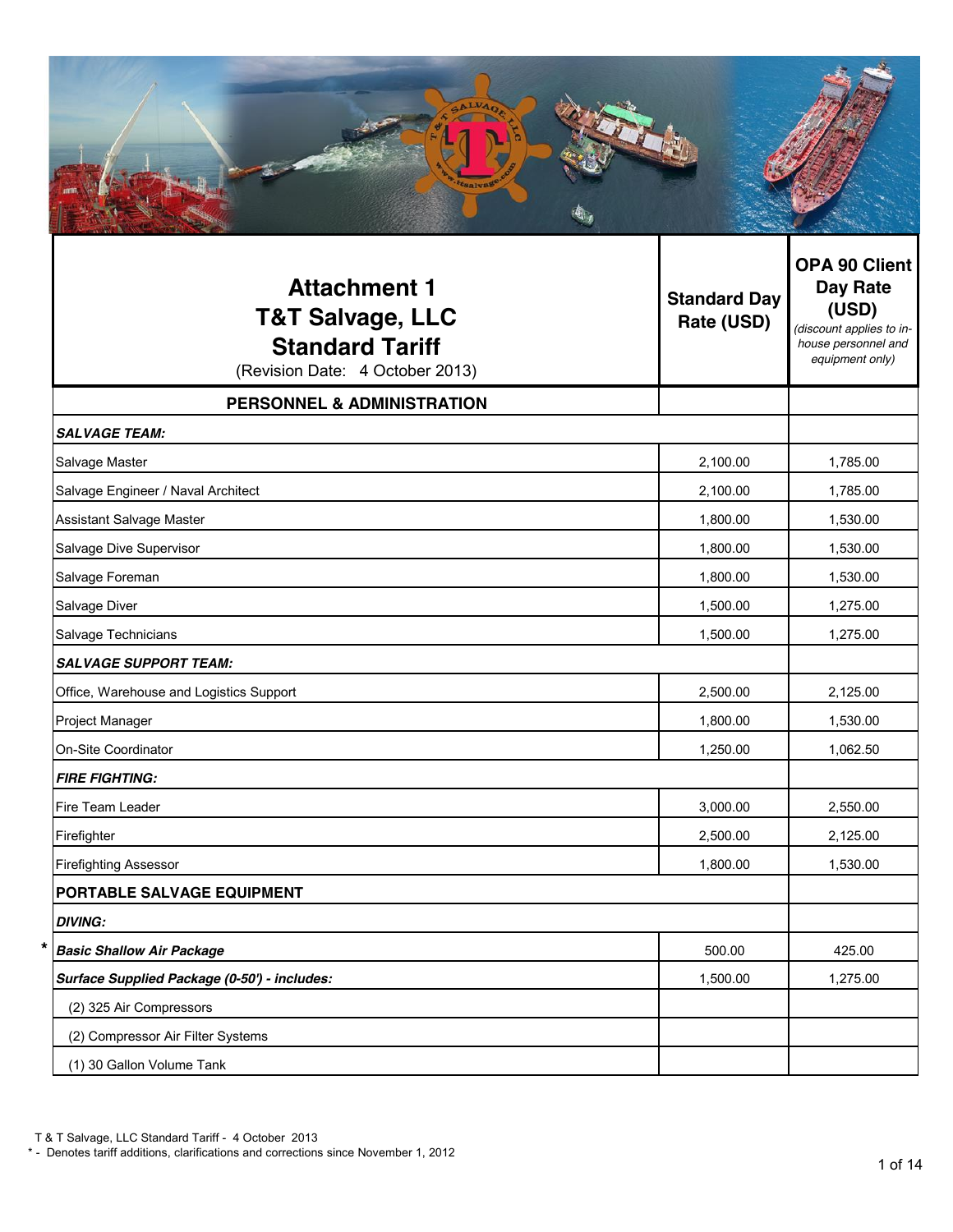| <b>Attachment 1</b><br><b>T&amp;T Salvage, LLC</b><br><b>Standard Tariff</b><br>(Revision Date: 4 October 2013) | <b>Standard Day</b><br>Rate (USD) | <b>OPA 90 Client</b><br><b>Day Rate</b><br>(USD)<br>(discount applies to in-<br>house personnel and<br>equipment only) |
|-----------------------------------------------------------------------------------------------------------------|-----------------------------------|------------------------------------------------------------------------------------------------------------------------|
| (2) Dive Radios                                                                                                 |                                   |                                                                                                                        |
| (3) #10 Deck Whips                                                                                              |                                   |                                                                                                                        |
| (3) 300' Diving Umbilicals                                                                                      |                                   |                                                                                                                        |
| (1) Small Tool Box with Normal Small Parts                                                                      |                                   |                                                                                                                        |
| (1) Dive Ladder                                                                                                 |                                   |                                                                                                                        |
| (1) OSHA First Aid Kit                                                                                          |                                   |                                                                                                                        |
| (2) Dive Helmets                                                                                                |                                   |                                                                                                                        |
| Deep Air Equipment Package (51' to 150') - includes:<br>(2) Double Lock Compression Chambers                    | 3,500.00                          | 2,975.00                                                                                                               |
| (3) 5120 Air Compressors                                                                                        |                                   |                                                                                                                        |
| (2) Compressor Air Filter Systems                                                                               |                                   |                                                                                                                        |
| (1) 60 Gallon Volume Tank                                                                                       |                                   |                                                                                                                        |
| (13) #10 Deck Whips                                                                                             |                                   |                                                                                                                        |
| (3) 600' Dive Hoses w/ Communications                                                                           |                                   |                                                                                                                        |
| (3) Dive Radios                                                                                                 |                                   |                                                                                                                        |
| (1) Bottle Rack - (Oxygen & Compressed Air)                                                                     |                                   |                                                                                                                        |
| (1) Small Tool Box with Normal Small Parts                                                                      |                                   |                                                                                                                        |
| (1) Dive Ladder                                                                                                 |                                   |                                                                                                                        |
| (1) OSHA First Aid Kit                                                                                          |                                   |                                                                                                                        |
| Mixed Gas Equipment Package (160' to 300')                                                                      | Priced on Request                 | Priced on Request                                                                                                      |
| <b>Saturation Diving Package</b>                                                                                | Priced on Request                 | Priced on Request                                                                                                      |
| Dive Van                                                                                                        | 200.00                            | 170.00                                                                                                                 |
| Dive Trailer                                                                                                    | 100.00                            | 85.00                                                                                                                  |
| HAZ-MAT Package (Per Salvage Diver)                                                                             | 750.00                            | 637.50                                                                                                                 |

<sup>\* -</sup> Denotes tariff additions, clarifications and corrections since November 1, 2012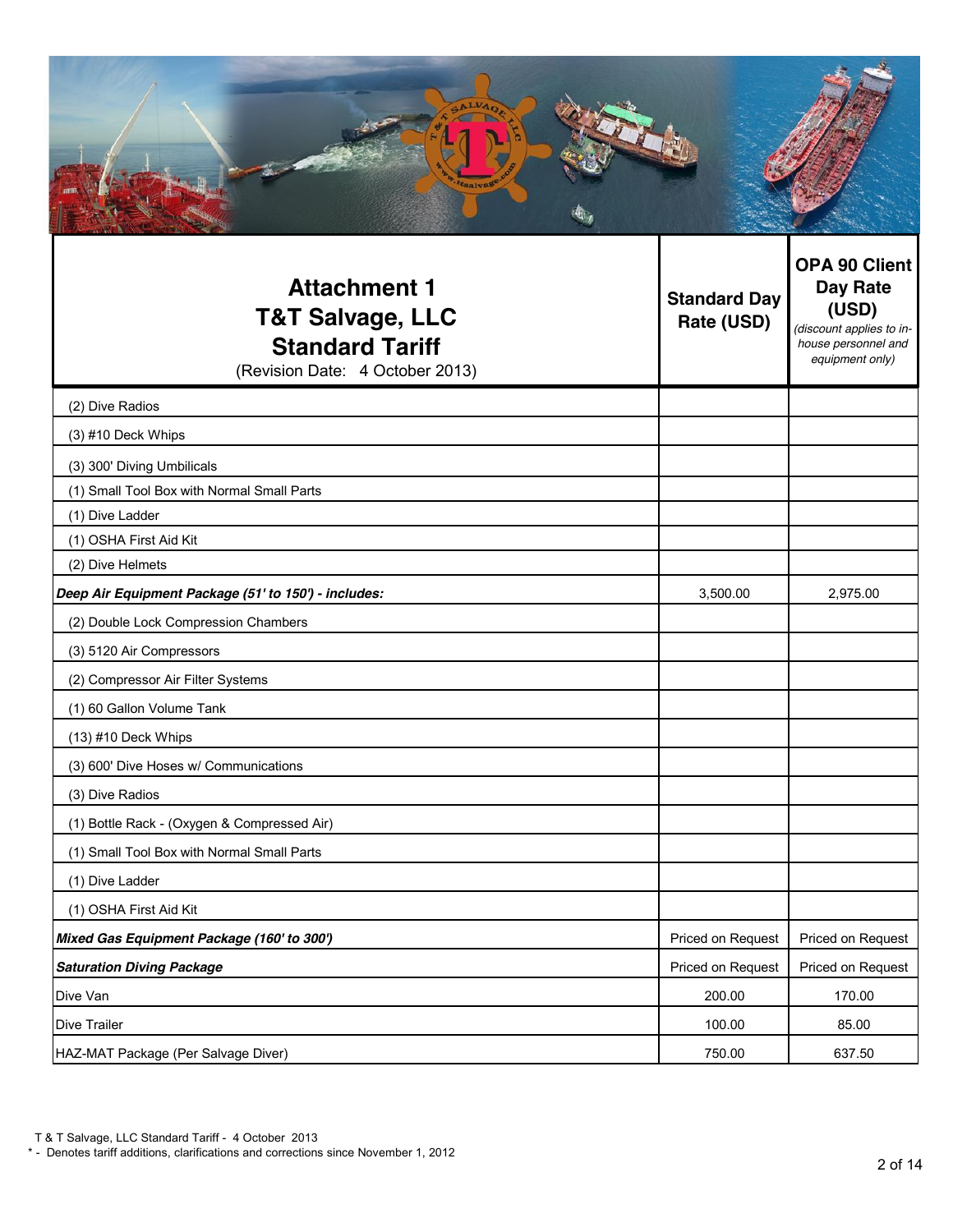| <b>Attachment 1</b><br><b>T&amp;T Salvage, LLC</b><br><b>Standard Tariff</b><br>(Revision Date: 4 October 2013) | <b>Standard Day</b><br>Rate (USD) | <b>OPA 90 Client</b><br>Day Rate<br>(USD)<br>(discount applies to in-<br>house personnel and<br>equipment only) |
|-----------------------------------------------------------------------------------------------------------------|-----------------------------------|-----------------------------------------------------------------------------------------------------------------|
| Decompression Chamber 4 man inclusive of compressor                                                             | 1,500.00                          | 1,275.00                                                                                                        |
| Dive Station                                                                                                    | 300.00                            | 255.00                                                                                                          |
| Hot Water Heater (daily rate plus fuel)                                                                         | 200.00                            | 170.00                                                                                                          |
| Hot Tap (Hydraulic, Capable of Drilling 12" Hole)                                                               | 1,225.00                          | 1,041.25                                                                                                        |
| Magnetic Drill (Hydraulic)                                                                                      | 100.00                            | 100.00                                                                                                          |
| Hydraulic Hose and Reel (600')                                                                                  | 250.00                            | 250.00                                                                                                          |
| Hull Scrubber (HPU, HYD. Hose and Scrubber)                                                                     | 2,000.00                          | 2,000.00                                                                                                        |
| Propeller Polishing Package (HPU, HYD. Hose and Grinder)                                                        | 750.00                            | 637.50                                                                                                          |
| Underwater Burning Package                                                                                      | 200.00                            | 170.00                                                                                                          |
| Underwater Welding Package                                                                                      | 200.00                            | 170.00                                                                                                          |
| <b>Underwater Magnets</b>                                                                                       | 37.50                             | 31.88                                                                                                           |
| Underwater drill                                                                                                | 37.50                             | 31.88                                                                                                           |
| Emergency Repair Kit (Magna Patch)                                                                              | 500.00                            | 425.00                                                                                                          |
| Eductor - 4"                                                                                                    | 150.00                            | 127.50                                                                                                          |
| Lift Bag - 300 Pound                                                                                            | 200.00                            | 170.00                                                                                                          |
| Lift Bag - 500 Pound                                                                                            | 250.00                            | 212.50                                                                                                          |
| Lift Bag - 2000 Pound                                                                                           | 850.00                            | 722.50                                                                                                          |
| Air Bag 5 to 15 tons lift                                                                                       | 379.50                            | 322.58                                                                                                          |
| Air Lift 4"                                                                                                     | 189.00                            | 160.65                                                                                                          |
| Air Lift 6"                                                                                                     | 400.00                            | 340.00                                                                                                          |
| Air Lift 8"                                                                                                     | 568.50                            | 483.23                                                                                                          |
| Air Lift 18"                                                                                                    | 750.00                            | 637.50                                                                                                          |
|                                                                                                                 |                                   |                                                                                                                 |
|                                                                                                                 |                                   |                                                                                                                 |

<sup>\* -</sup> Denotes tariff additions, clarifications and corrections since November 1, 2012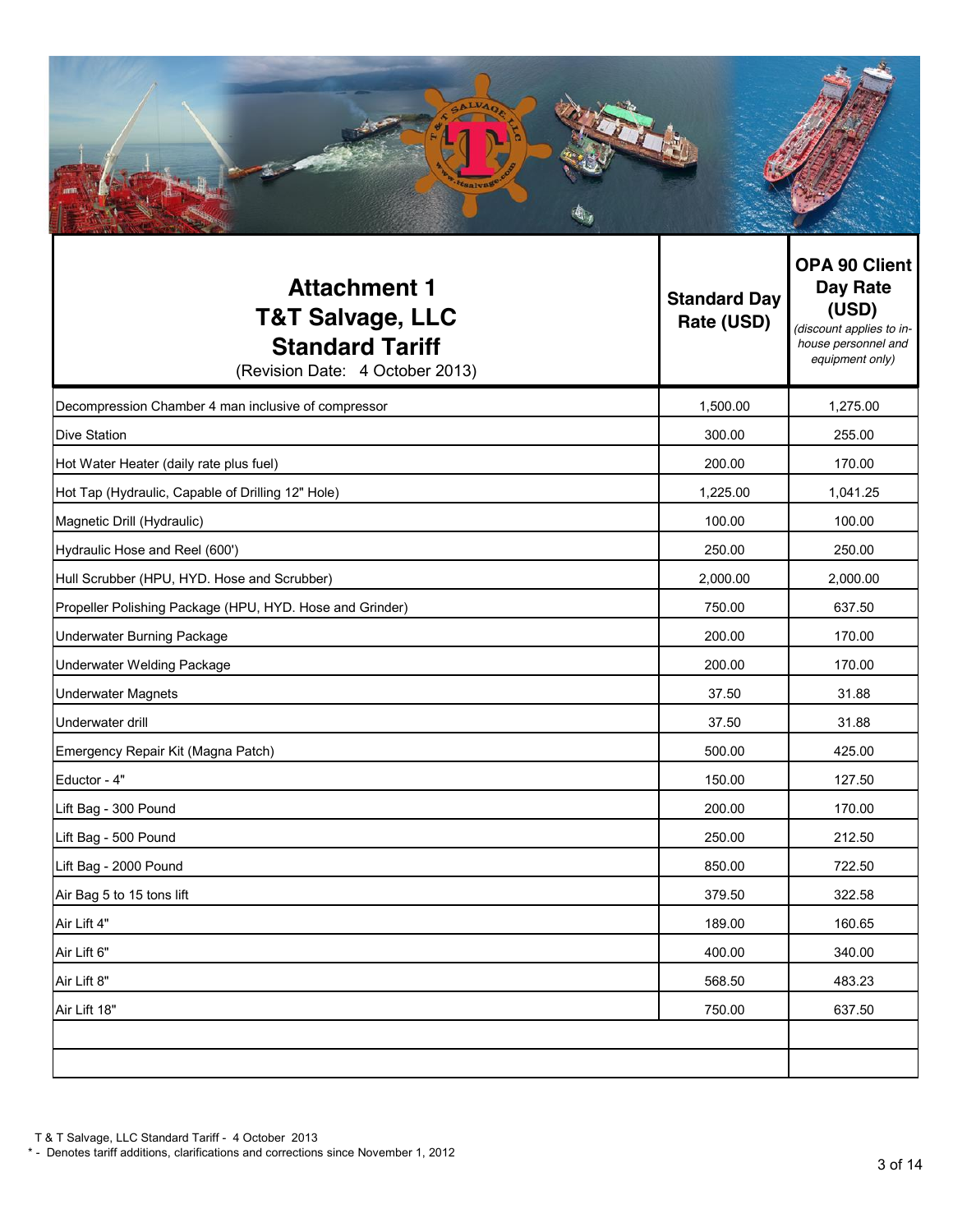| <b>Attachment 1</b><br><b>T&amp;T Salvage, LLC</b><br><b>Standard Tariff</b><br>(Revision Date: 4 October 2013) | <b>Standard Day</b><br>Rate (USD) | <b>OPA 90 Client</b><br><b>Day Rate</b><br>(USD)<br>(discount applies to in-<br>house personnel and<br>equipment only) |
|-----------------------------------------------------------------------------------------------------------------|-----------------------------------|------------------------------------------------------------------------------------------------------------------------|
| <b>PUMPING:</b>                                                                                                 |                                   |                                                                                                                        |
| <b>HYDRAULIC:</b>                                                                                               |                                   |                                                                                                                        |
| 3" Hydraulic Submersible Package - 450 GPM- includes:                                                           | 500.00                            | 425.00                                                                                                                 |
| *<br>3" Hydraulic Submersible Pump Head                                                                         |                                   |                                                                                                                        |
| 20' Discharge Hose                                                                                              |                                   |                                                                                                                        |
| 50' Hydraulic Hose                                                                                              |                                   |                                                                                                                        |
| (1) Hydraulic Power Unit - 12 gpm                                                                               |                                   |                                                                                                                        |
| 4" Standard Hydraulic Submersible Package - 1,455 GPM/344 feet - includes:                                      | 2,750.00                          | 2,337.50                                                                                                               |
| 4" Hydraulic Submersible Pump Head                                                                              |                                   |                                                                                                                        |
| 300' Discharge Hose                                                                                             |                                   |                                                                                                                        |
| 300' Hydraulic Hose                                                                                             |                                   |                                                                                                                        |
| (1) Tripod                                                                                                      |                                   |                                                                                                                        |
| (1) Diesel Drive Hydraulic Power Unit - 35 gpm                                                                  |                                   |                                                                                                                        |
| *<br>6" Standard Capacity Hydraulic Submersible Package - 1,800 GPM/344 feet - includes:                        | 3,200.00                          | 2,720.00                                                                                                               |
| *<br>6" Hydraulic Submersible Pump Head                                                                         |                                   |                                                                                                                        |
| 300' Discharge Hose                                                                                             |                                   |                                                                                                                        |
| 300' Hydraulic Hose                                                                                             |                                   |                                                                                                                        |
| (1) Tripod                                                                                                      |                                   |                                                                                                                        |
| (1) Diesel Drive Hydraulic Power Unit - 70 gpm                                                                  |                                   |                                                                                                                        |
| 6" High Capacity Hydraulic Submersible Package - 3,218 GPM/495 feet - includes:<br>*                            | 3,500.00                          | 2,975.00                                                                                                               |
| 6" Hydraulic Submersible Pump Head                                                                              |                                   |                                                                                                                        |
| 300' Discharge Hose                                                                                             |                                   |                                                                                                                        |
| 300' Hydraulic Hose                                                                                             |                                   |                                                                                                                        |
| (1) Tripod                                                                                                      |                                   |                                                                                                                        |

<sup>\* -</sup> Denotes tariff additions, clarifications and corrections since November 1, 2012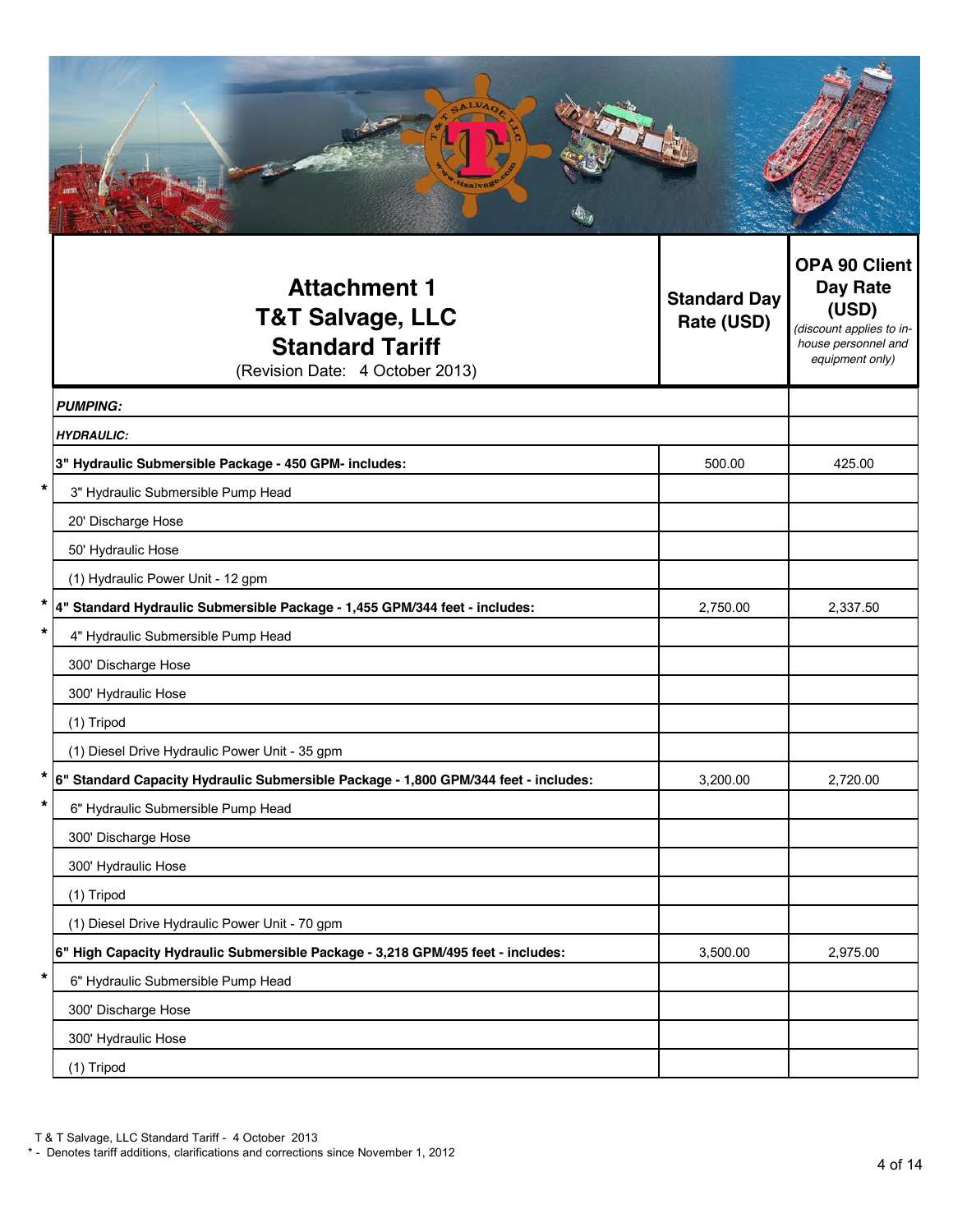|   | <b>Attachment 1</b><br><b>T&amp;T Salvage, LLC</b><br><b>Standard Tariff</b><br>(Revision Date: 4 October 2013) | <b>Standard Day</b><br>Rate (USD) | <b>OPA 90 Client</b><br>Day Rate<br>(USD)<br>(discount applies to in-<br>house personnel and<br>equipment only) |
|---|-----------------------------------------------------------------------------------------------------------------|-----------------------------------|-----------------------------------------------------------------------------------------------------------------|
|   | (1) Diesel Drive Hydraulic Power Unit - 70 gpm                                                                  |                                   |                                                                                                                 |
|   | 6" Hydraulic Submersible Axial Flow - includes:                                                                 | 750.00                            | 637.50                                                                                                          |
|   | 6" Hydraulic Submersible Pump Head                                                                              |                                   |                                                                                                                 |
|   | 20' Discharge Hose                                                                                              |                                   |                                                                                                                 |
|   | 50' Hydraulic Hose                                                                                              |                                   |                                                                                                                 |
|   | 8" Hydraulic Pump                                                                                               | 1,897.50                          | 1,612.88                                                                                                        |
|   | 4" Hydraulic Piston (Sludge Master) - HPU                                                                       | 2,000.00                          | 1,700.00                                                                                                        |
|   | * Hydraulic Powerpack up to 40 kW                                                                               | 90.00                             | 76.50                                                                                                           |
|   | Hydraulic Powerpack up to 75 kW                                                                                 | 142.50                            | 121.13                                                                                                          |
|   | * 120 HP High Pressure HPU - 38 GPM @ 5000 PSI                                                                  | 2,000.00                          | 1,700.00                                                                                                        |
| * | 200 HP High Pressure HPU - 75 GPM @ 5000 PSI                                                                    | 2,500.00                          | 2,125.00                                                                                                        |
|   | HPU 70 GPM @ 5000 PSI Zone II Explosion Proof                                                                   | 3,200.00                          | 2,720.00                                                                                                        |
|   | <b>PNEUMATIC:</b>                                                                                               |                                   |                                                                                                                 |
|   | Portable Vacuum Unit (Skid Mounted)                                                                             | 2,500.00                          | 2,500.00                                                                                                        |
|   | 2" Air Diaphragm / Wash / Trash                                                                                 | 125.00                            | 125.00                                                                                                          |
|   | * 3" Air Diaphragm / Wash / Trash                                                                               | 170.00                            | 144.50                                                                                                          |
|   | <b>ELECTRICAL:</b>                                                                                              |                                   |                                                                                                                 |
|   | 2" Electrical Submersible                                                                                       | 96.00                             | 81.60                                                                                                           |
|   | * 4" Electrical Submersible                                                                                     | 300.00                            | 255.00                                                                                                          |
|   | * 6" Electrical Submersible                                                                                     | 1,000.00                          | 850.00                                                                                                          |
|   | <b>DIESEL:</b>                                                                                                  |                                   |                                                                                                                 |
|   | * 2" Diesel - Centrifugal / Trash                                                                               | 95.00                             | 80.75                                                                                                           |
|   | * 3" Diesel - Centrifugal / Trash                                                                               | 125.00                            | 106.25                                                                                                          |
|   | * 4" Diesel - Centrifugal / Trash                                                                               | 180.00                            | 153.00                                                                                                          |

<sup>\* -</sup> Denotes tariff additions, clarifications and corrections since November 1, 2012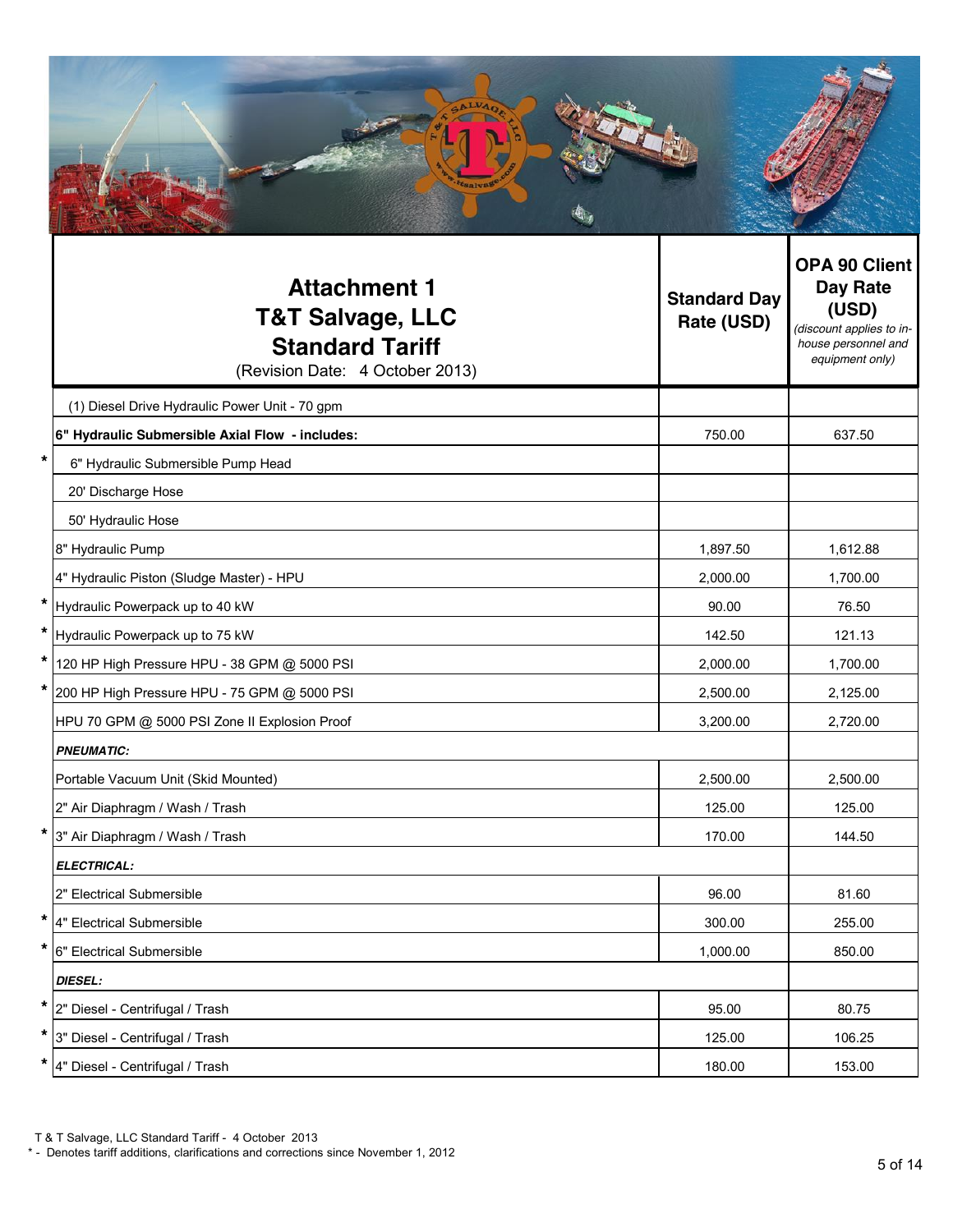| <b>Attachment 1</b><br><b>T&amp;T Salvage, LLC</b><br><b>Standard Tariff</b><br>(Revision Date: 4 October 2013) | <b>Standard Day</b><br>Rate (USD) | <b>OPA 90 Client</b><br><b>Day Rate</b><br>(USD)<br>(discount applies to in-<br>house personnel and<br>equipment only) |
|-----------------------------------------------------------------------------------------------------------------|-----------------------------------|------------------------------------------------------------------------------------------------------------------------|
| *.<br>6" Diesel - Centrifugal / Trash                                                                           | 300.00                            | 255.00                                                                                                                 |
| 12" Diesel - Centrifugal / Trash                                                                                | 600.00                            | 510.00                                                                                                                 |
| JET PACKAGE (INCLUDES 6x6 PUMP, SUCTION HOSE. 300FT. JETTING HOSE AND NOZZLE)                                   | 800.00                            | 680.00                                                                                                                 |
| 6" X 6" Triple Stage Pump                                                                                       | 400.00                            | 340.00                                                                                                                 |
| 6" X 5" Triple Stage Pump                                                                                       | 400.00                            | 340.00                                                                                                                 |
| Jet Hose - 2.5" X 50'                                                                                           | 50.00                             | 42.50                                                                                                                  |
| Jet Nozzle                                                                                                      | 25.00                             | 21.25                                                                                                                  |
| <b>Bolt Gun</b>                                                                                                 | 570.00                            | 484.50                                                                                                                 |
| <b>POLLUTION:</b>                                                                                               |                                   |                                                                                                                        |
| 18" Hard Boom (ft/day)                                                                                          | 1.40                              | 1.19                                                                                                                   |
| 24" Hard Boom (ft/day)                                                                                          | 2.00                              | 1.70                                                                                                                   |
| 36" Hard Boom (ft/day)                                                                                          | 3.50                              | 2.98                                                                                                                   |
| 60" Inflatable Ocean Boom (ft/day)                                                                              | 12.50                             | 10.63                                                                                                                  |
| <b>FIRE FIGHTING/ HAZMAT:</b>                                                                                   |                                   |                                                                                                                        |
| 6,000 GPM Fire Pump System                                                                                      | 6,500.00                          | 5,525.00                                                                                                               |
| 2,650 - 3,300 GPM Fire Pump System                                                                              | 5,000.00                          | 4,250.00                                                                                                               |
| 1,500 GPM Fire Pump System                                                                                      | 2,500.00                          | 2,125.00                                                                                                               |
| <b>Hand Nozzles</b>                                                                                             | 125.00                            | 106.25                                                                                                                 |
| Foam Nozzles                                                                                                    | 175.00                            | 148.75                                                                                                                 |
| Portable Monitor                                                                                                | 350.00                            | 297.50                                                                                                                 |
| 1 3/4" Fire Hose (50' Section)                                                                                  | 50.00                             | 42.50                                                                                                                  |
| 2 1/2" Fire Hose (50' Section)                                                                                  | 50.00                             | 42.50                                                                                                                  |
| 3" Fire Hose (50' Section)                                                                                      | 75.00                             | 63.75                                                                                                                  |
| 5" Fire Hose (100' Section)                                                                                     | 275.00                            | 233.75                                                                                                                 |

<sup>\* -</sup> Denotes tariff additions, clarifications and corrections since November 1, 2012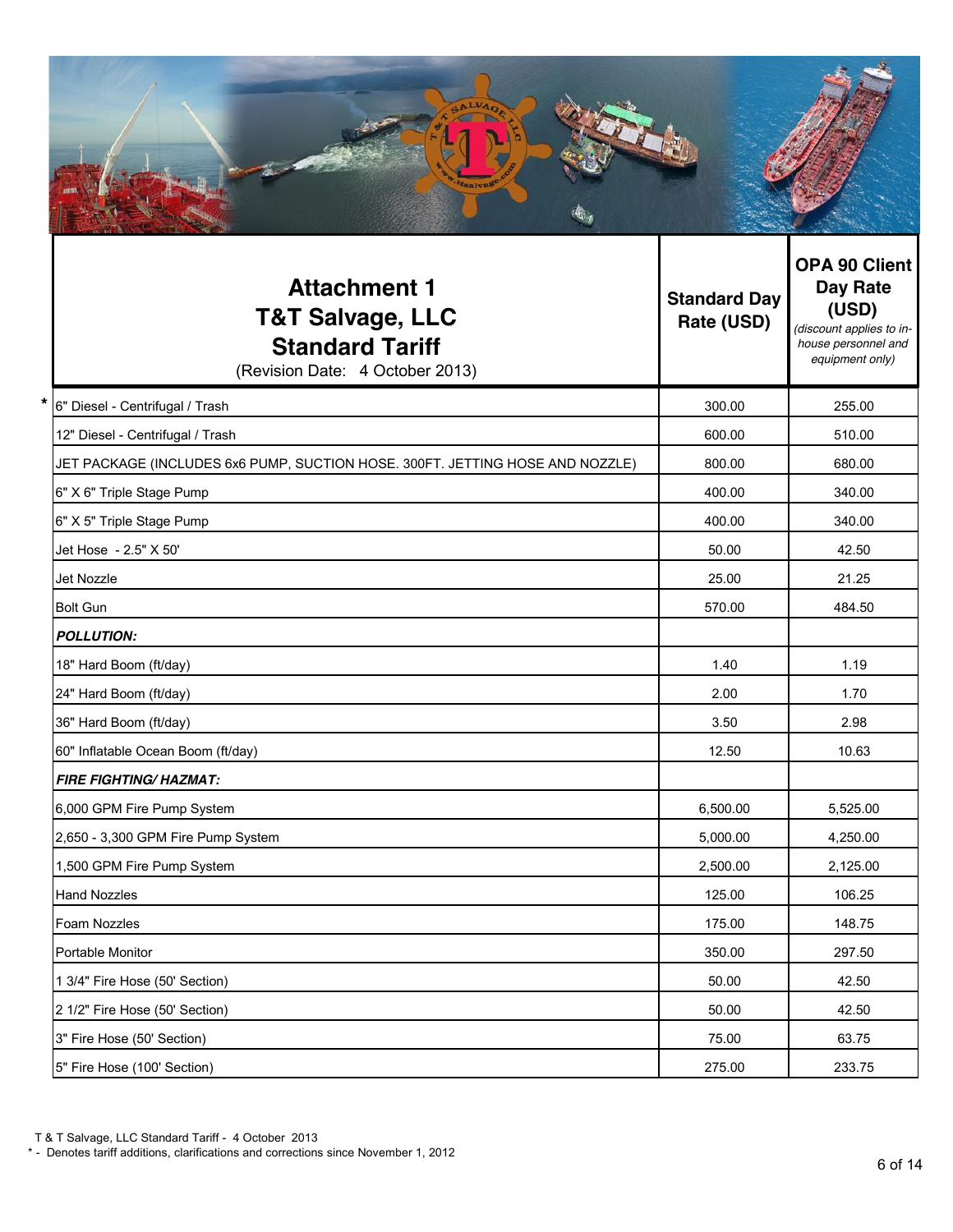| <b>ALVA</b><br>tsalval                                             |                                   |                                                                       |
|--------------------------------------------------------------------|-----------------------------------|-----------------------------------------------------------------------|
| <b>Attachment 1</b><br><b>T&amp;T Salvage, LLC</b><br>_ _ _ _<br>. | <b>Standard Day</b><br>Rate (USD) | OPA 90 Client<br><b>Day Rate</b><br>(USD)<br>(discount applies to in- |

| <b>Standard Tariff</b><br>(Revision Date: 4 October 2013) |        | alscount applies to in-<br>house personnel and<br>equipment only) |
|-----------------------------------------------------------|--------|-------------------------------------------------------------------|
| Foam Eductor                                              | 125.00 | 106.25                                                            |
| Siamese Connection                                        | 75.00  | 63.75                                                             |
| 3-Way Ball Valve                                          | 75.00  | 63.75                                                             |
| 5" STORZ TO 4.5" NPT                                      | 50.00  | 42.50                                                             |
| <b>Bunker Gear</b>                                        | 250.00 | 212.50                                                            |
| PBI Suit                                                  | 40.00  | 34.00                                                             |
| Infrared Imager                                           | 750.00 | 637.50                                                            |
| Infrared Heat Sensors                                     | 95.00  | 80.75                                                             |
| <b>Fire Retardant Coveralls</b>                           | 95.00  | 80.75                                                             |
| Personal Protective Equipment (Per Man - Level D)         | 35.00  | 29.75                                                             |
| Level A Suit                                              | 950.00 | 807.50                                                            |
| Level B Suit - CPF-1                                      | 20.00  | 17.00                                                             |
| Level B Suit - CPF-2                                      | 70.00  | 59.50                                                             |
| Level B Suit - CPF-3                                      | 90.00  | 76.50                                                             |
| Level B Suit - Fully Encapsulated CPF-4                   | 300.00 | 255.00                                                            |
| 5 Minute Escape Packs                                     | 15.00  | 12.75                                                             |
| <b>Safety Harness</b>                                     | 15.00  | 12.75                                                             |
| Portable Eye Wash Station                                 | 25.00  | 21.25                                                             |
| Cool Vest                                                 | 40.00  | 34.00                                                             |
| Personnel Basket - Billy Pugh                             | 75.00  | 63.75                                                             |
| Tri Pod                                                   | 100.00 | 85.00                                                             |
| <b>SCBA</b>                                               | 150.00 | 127.50                                                            |
| HP Air Compressor (Refill Breathing Air Bottle)           | 400.00 | 340.00                                                            |
| <b>HP Fill Station</b>                                    | 400.00 | 340.00                                                            |

<sup>\* -</sup> Denotes tariff additions, clarifications and corrections since November 1, 2012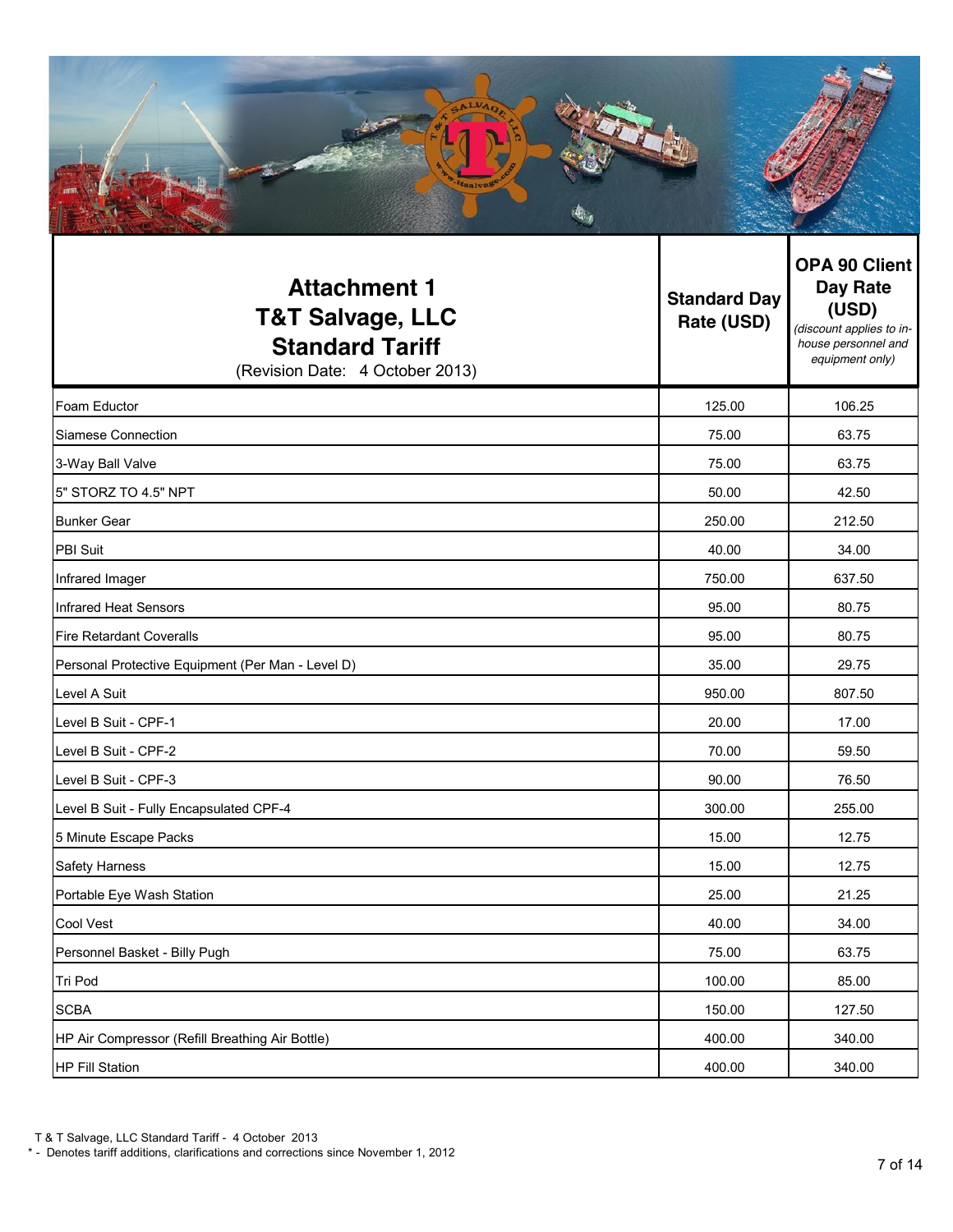| <b>Attachment 1</b><br><b>T&amp;T Salvage, LLC</b><br><b>Standard Tariff</b><br>(Revision Date: 4 October 2013) | <b>Standard Day</b><br>Rate (USD) | <b>OPA 90 Client</b><br>Day Rate<br>(USD)<br>(discount applies to in-<br>house personnel and<br>equipment only) |
|-----------------------------------------------------------------------------------------------------------------|-----------------------------------|-----------------------------------------------------------------------------------------------------------------|
| HP Cascade System                                                                                               | 400.00                            | 340.00                                                                                                          |
| <b>SALVAGE SUPPORT:</b>                                                                                         |                                   |                                                                                                                 |
| 225 AMP Diesel Welding Machine                                                                                  | 250.00                            | 212.50                                                                                                          |
| 400 AMP Diesel Welding Machine                                                                                  | 375.00                            | 318.75                                                                                                          |
| 1" CP Hose, 3/4" Diameter x 50' Long Section                                                                    | 10.00                             | 8.50                                                                                                            |
| 2" CP Hose, 3/4" Diameter x 50' Long Section                                                                    | 30.00                             | 25.50                                                                                                           |
| Y Assembly; 3/4" Diameter x 50' Long Section                                                                    | 10.00                             | 8.50                                                                                                            |
| Portable Inert Gas Generator - 2,000 M <sup>3</sup> /Hour                                                       | 5,000.00                          | 4,250.00                                                                                                        |
| Portable Nitrogen Generator - 500 M <sup>3</sup> /Hour                                                          | 6,000.00                          | 5,100.00                                                                                                        |
| Equipment Cage (48" x 48")                                                                                      | 20.00                             | 17.00                                                                                                           |
| <b>Hydraulic Hose per Section</b>                                                                               | 50.00                             | 42.50                                                                                                           |
| 2" layflat hose / 6m or 20ft                                                                                    | 21.00                             | 17.85                                                                                                           |
| 2" rigid hose / 6m or 20ft                                                                                      | 28.50                             | 24.23                                                                                                           |
| 3" rigid hose / 6m or 20ft                                                                                      | 33.00                             | 28.05                                                                                                           |
| 4" rigid hose / 6m or 20ft                                                                                      | 37.50                             | 31.88                                                                                                           |
| 6" rigid hose / 6m or 20ft                                                                                      | 48.00                             | 40.80                                                                                                           |
| 8" rigid hose / 6m or 20ft                                                                                      | 57.00                             | 48.45                                                                                                           |
| Ballast Fuel Storage Bins up to 10,000 litres                                                                   | 112.50                            | 95.63                                                                                                           |
| Ballast Fuel Storage Bins up to 25,000 litres                                                                   | 150.00                            | 127.50                                                                                                          |
| Ballast Fuel Storage Bins up to 50,000 litres                                                                   | 189.00                            | 160.65                                                                                                          |
| Chain Saw                                                                                                       | 37.50                             | 31.88                                                                                                           |
| <b>Container Handling Package</b>                                                                               | 300.00                            | 255.00                                                                                                          |
| <b>Communications Package</b>                                                                                   | 300.00                            | 255.00                                                                                                          |
| Damage Stability Computer and Software                                                                          | 472.50                            | 401.63                                                                                                          |

\* - Denotes tariff additions, clarifications and corrections since November 1, 2012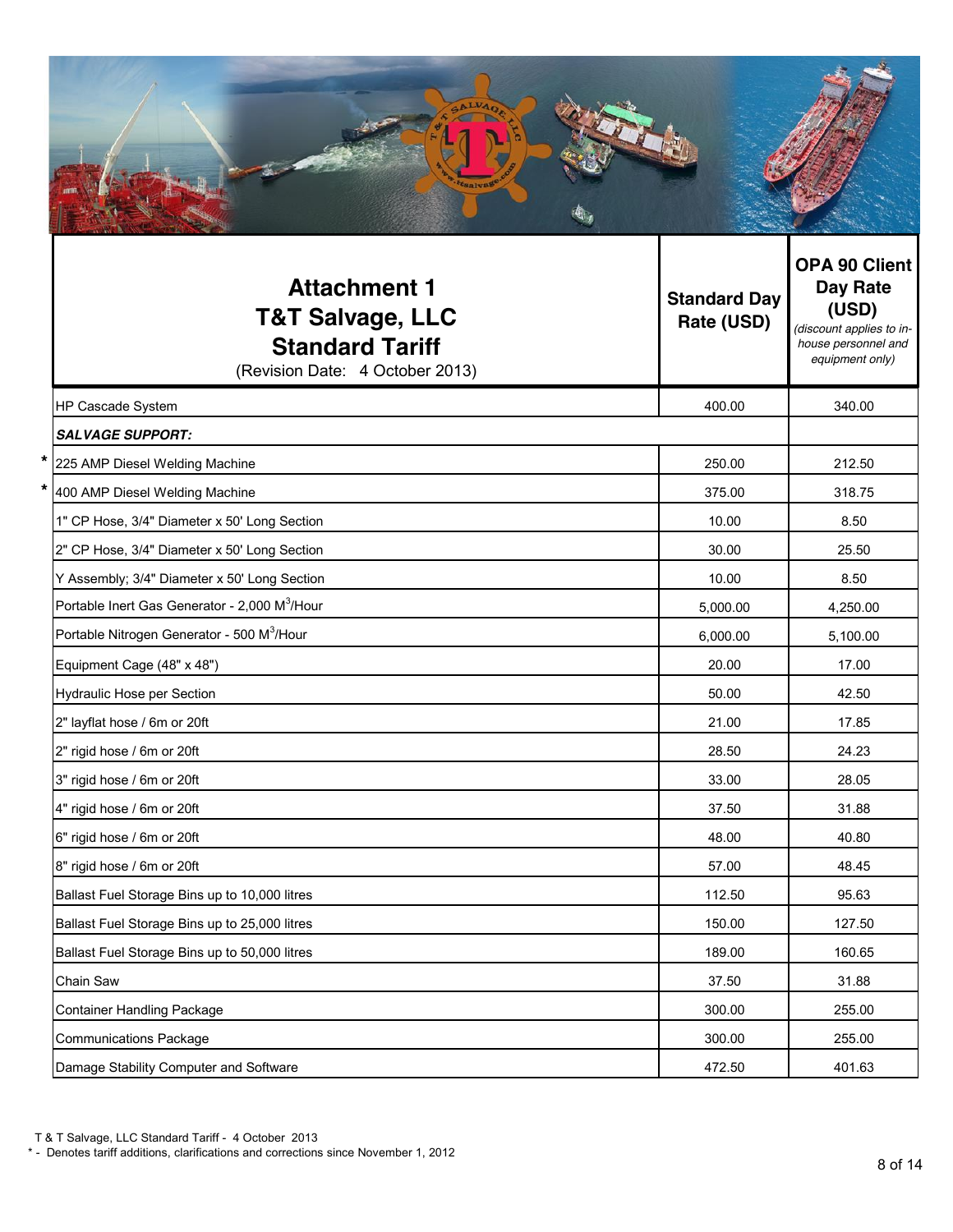| <b>Attachment 1</b><br><b>T&amp;T Salvage, LLC</b><br><b>Standard Tariff</b><br>(Revision Date: 4 October 2013) | <b>Standard Day</b><br>Rate (USD) | <b>OPA 90 Client</b><br>Day Rate<br>(USD)<br>(discount applies to in-<br>house personnel and<br>equipment only) |
|-----------------------------------------------------------------------------------------------------------------|-----------------------------------|-----------------------------------------------------------------------------------------------------------------|
| Echo Sounder, Portable                                                                                          | 48.00                             | 40.80                                                                                                           |
| <b>Extension Ladder</b>                                                                                         | 37.50                             | 31.88                                                                                                           |
| Hydraulic Jack, up to 50 tons                                                                                   | 75.00                             | 63.75                                                                                                           |
| Hydraulic Jack, up to 120 tons                                                                                  | 142.50                            | 121.13                                                                                                          |
| Pressure Washer, water                                                                                          | 474.00                            | 402.90                                                                                                          |
| Pressure Washer, steam                                                                                          | 855.00                            | 726.75                                                                                                          |
| Rigging Package, heavy                                                                                          | 759.00                            | 645.15                                                                                                          |
| Rigging Package, light                                                                                          | 379.50                            | 322.58                                                                                                          |
| <b>Steel Band Saw</b>                                                                                           | 37.50                             | 31.88                                                                                                           |
| Tirfors, up to 5 tons                                                                                           | 21.00                             | 17.85                                                                                                           |
| Ventilation Package                                                                                             | 37.50                             | 31.88                                                                                                           |
| Handheld VHF Radio                                                                                              | 21.00                             | 17.85                                                                                                           |
| Z Boat, including outboard up to 14 feet                                                                        | 379.50                            | 322.58                                                                                                          |
| Z Boat, including outboard over 14 feet                                                                         | 664.50                            | 564.83                                                                                                          |
| Winch - up to 5 tons including 50 mtrs of wire                                                                  | 225.00                            | 191.25                                                                                                          |
| Winch - up to 10 tons including 50 mtrs of wire                                                                 | 262.50                            | 223.13                                                                                                          |
| Winch - up to 20 tons including 50 mtrs of wire                                                                 | 375.00                            | 318.75                                                                                                          |
| Pump Tri Pod with Winch                                                                                         | 125.00                            | 106.25                                                                                                          |

Cargo Net - 12'x12' 25.00 21.25 Gas Detector 150.00 127.50 Surface Burning Gear 42.50 Equipment / Bottle Rack (Single Point Lift) 100.00 85.00 Salvage Box (20' Container) 200.00 170.00 Salvage Chisel / Grapple / Clam Bucket 300.00 255.00

T & T Salvage, LLC Standard Tariff - 4 October 2013

\* - Denotes tariff additions, clarifications and corrections since November 1, 2012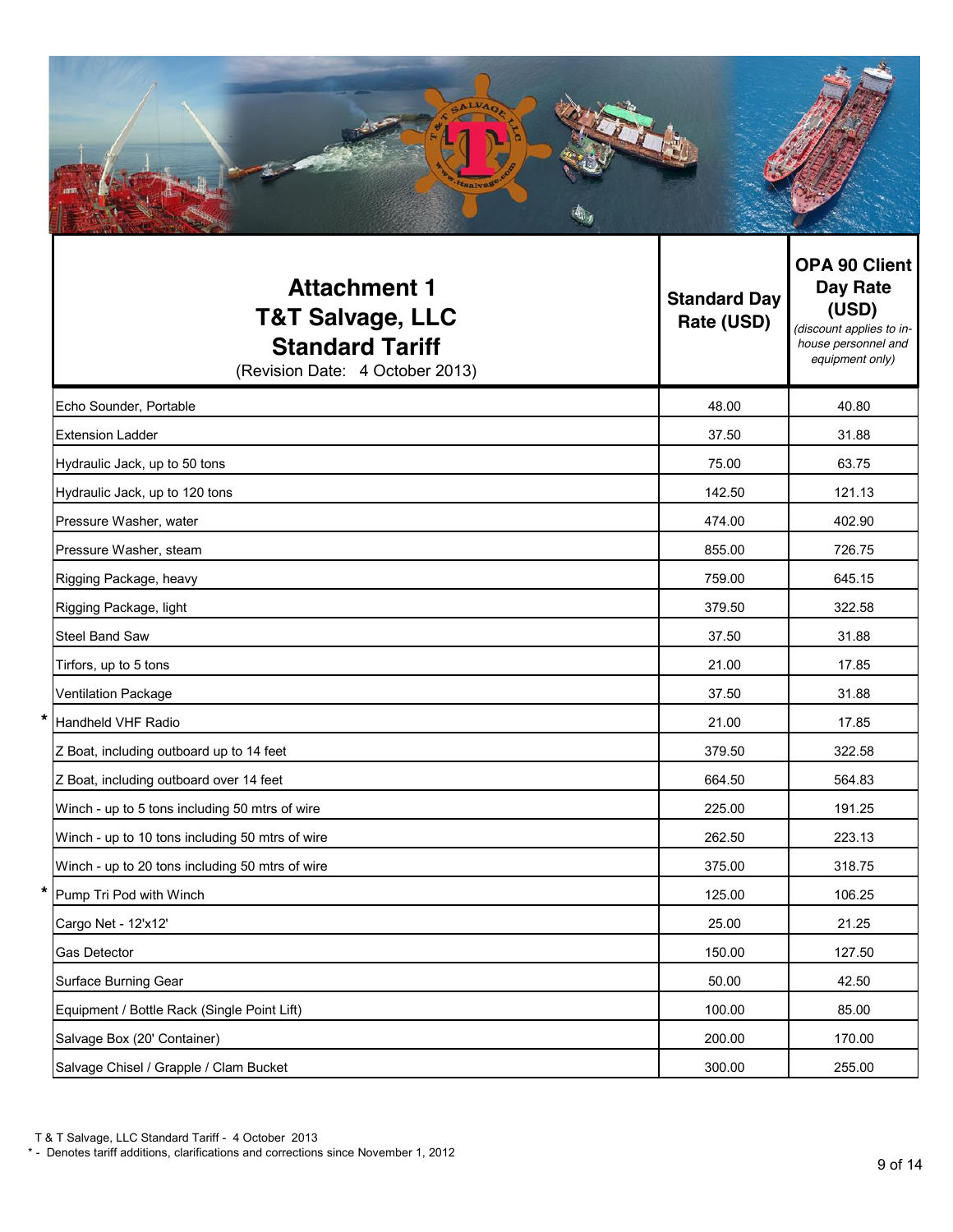| <b>Attachment 1</b><br><b>T&amp;T Salvage, LLC</b><br><b>Standard Tariff</b><br>(Revision Date: 4 October 2013) | <b>Standard Day</b><br>Rate (USD) | <b>OPA 90 Client</b><br>Day Rate<br>(USD)<br>(discount applies to in-<br>house personnel and<br>equipment only) |
|-----------------------------------------------------------------------------------------------------------------|-----------------------------------|-----------------------------------------------------------------------------------------------------------------|
| Spooling Package                                                                                                | 2,400.00                          | 2,040.00                                                                                                        |
| Salvage Tool Box                                                                                                | 350.00                            | 297.50                                                                                                          |
| Chain Fall (3-Ton)                                                                                              | 40.00                             | 34.00                                                                                                           |
| Chain Fall (6-Ton)                                                                                              | 100.00                            | 85.00                                                                                                           |
| Yokohama Fenders - 6'x10'                                                                                       | 250.00                            | 212.50                                                                                                          |
| Vokohama Fender - 12'y20'                                                                                       | 550.00                            | 46750                                                                                                           |

| Chain Fall (3-Ton)                                   | 40.00    | 34.00    |
|------------------------------------------------------|----------|----------|
| Chain Fall (6-Ton)                                   | 100.00   | 85.00    |
| Yokohama Fenders - 6'x10'                            | 250.00   | 212.50   |
| Yokohama Fender - 12'x20'                            | 550.00   | 467.50   |
| Yokohama Fender - 2.5m x 5.5m                        | 285.00   | 242.25   |
| Low Pressure Inflatable Fender - 3 meters            | 133.50   | 113.48   |
| Low Pressure Inflatable Fender - 6 meters            | 133.50   | 113.48   |
| Low Pressure Inflatable Fender - 9 meters            | 285.00   | 242.25   |
| Low Pressure Inflatable Fender - 12 meters           | 474.00   | 402.90   |
| Low Pressure Inflatable Fender - 16 meters           | 474.00   | 402.90   |
| Underwater Recovery Magnet (Needs 40Kw DC Generator) | 1,500.00 | 1,275.00 |
| 12 CFM Compressor                                    | 100.00   | 85.00    |
| *<br>185 CFM Compressor                              | 225.00   | 191.25   |
| 385 CFM Compressor                                   | 350.00   | 297.50   |
| 600 CFM Compressor                                   | 450.00   | 382.50   |
| 1200 CFM Compressor                                  | 750.00   | 637.50   |
| Air Manifold                                         | 19.50    | 16.58    |
| Blower; 1500 cu mtr/min                              | 1,614.00 | 1,371.90 |
| 3/4" Service Hose                                    | 10.00    | 8.50     |
| Skid Mounted Air Tugger (2-TON)                      | 350.00   | 297.50   |
| 2.2 - 6.5 kW, Diesel                                 | 125.00   | 106.25   |
| 40 kW, 3-Phase Diesel                                | 200.00   | 170.00   |

<sup>\* -</sup> Denotes tariff additions, clarifications and corrections since November 1, 2012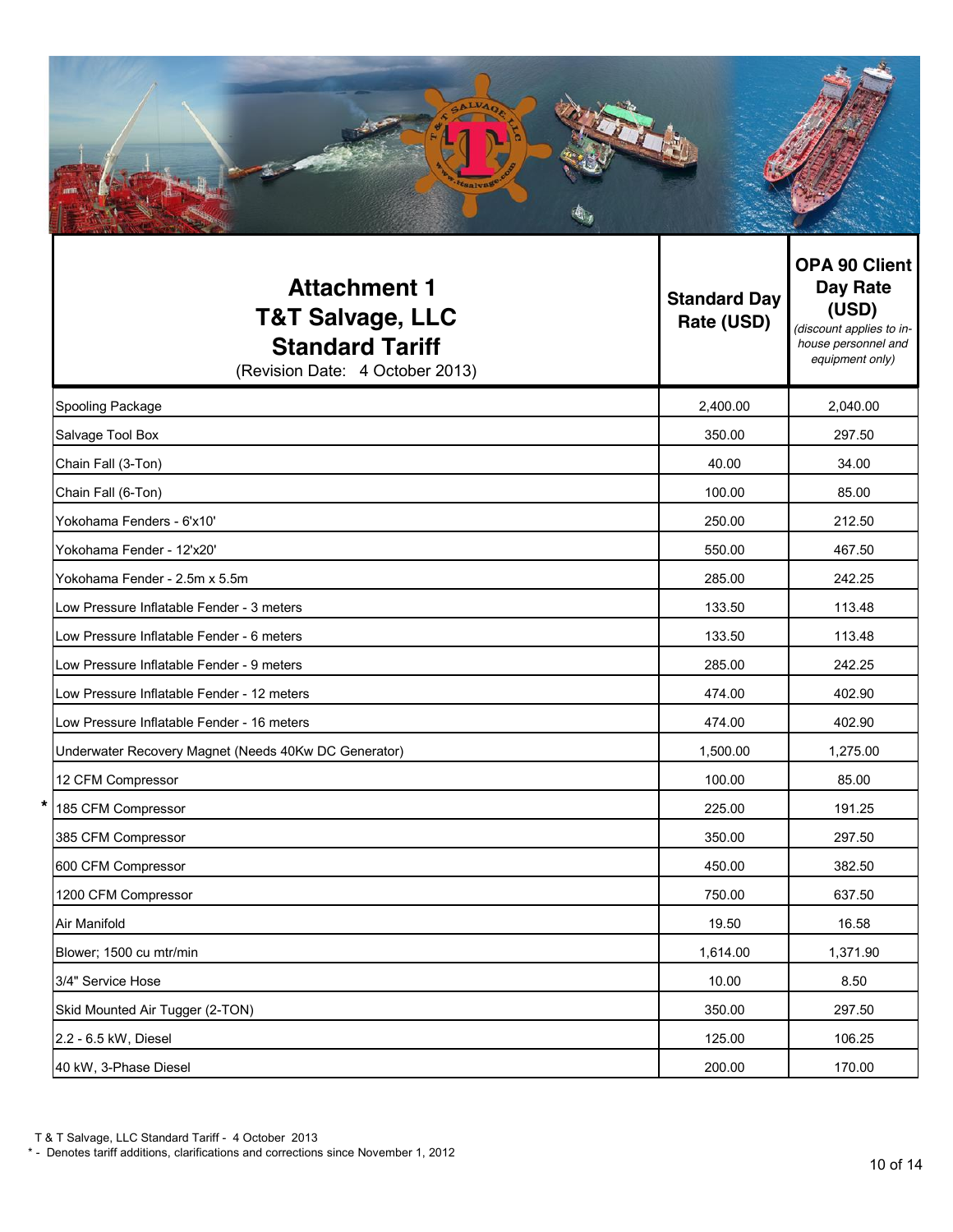| <b>Attachment 1</b><br><b>T&amp;T Salvage, LLC</b><br><b>Standard Tariff</b><br>(Revision Date: 4 October 2013) | <b>Standard Day</b><br>Rate (USD) | <b>OPA 90 Client</b><br>Day Rate<br>(USD)<br>(discount applies to in-<br>house personnel and<br>equipment only) |  |
|-----------------------------------------------------------------------------------------------------------------|-----------------------------------|-----------------------------------------------------------------------------------------------------------------|--|
| 65 kW, 3-Phase Diesel                                                                                           | 400.00                            | 340.00                                                                                                          |  |
| 40 kW, DC Diesel                                                                                                | 750.00                            | 637.50                                                                                                          |  |
| 121 to 300 kW                                                                                                   | 379.50                            | 322.58                                                                                                          |  |
| Over 301 kW                                                                                                     | 664.50                            | 564.83                                                                                                          |  |
| Distribution Board - Up to 50 kW                                                                                | 112.50                            | 95.63                                                                                                           |  |
| Distribution Board - 51 - 120 kW                                                                                | 237.00                            | 201.45                                                                                                          |  |
| Distribution Board - 121 - 300 kW                                                                               | 379.50                            | 322.58                                                                                                          |  |
| Distribution Board - Over 301 kW                                                                                | 664.50                            | 564.83                                                                                                          |  |
| Light Plant - 4000W                                                                                             | 150.00                            | 127.50                                                                                                          |  |
| <b>Light String</b>                                                                                             | 50.00                             | 42.50                                                                                                           |  |
| Halogen Lighting System                                                                                         | 150.00                            | 127.50                                                                                                          |  |
| Underwater Lighting System 1000 watts                                                                           | 142.50                            | 121.13                                                                                                          |  |
| 2" - 4" Suction / Discharge Hose per 50' Section                                                                | 10.00                             | 8.50                                                                                                            |  |
| 6" Suction / Discharge Hose per 50' Section                                                                     | 25.00                             | 21.25                                                                                                           |  |
| 12" Suction / Discharge Hose per 50' Section                                                                    | 65.00                             | 55.25                                                                                                           |  |

| 1000 Gallon Fuel Cell              | 150.00 | 127.50 |
|------------------------------------|--------|--------|
| 1500 Gallon Fuel Cell              | 200.00 | 170.00 |
| 4000 Gallon Poly Tank with Trailer | 300.00 | 255.00 |
| Norwegian 12" Buoy                 | 36.00  | 30.60  |
| Norwegian 24" Buoy                 | 102.00 | 86.70  |
| Norwegian 36" Buoy                 | 360.00 | 306.00 |

3" - 6" Lay Flat Discharge Hose (50') for Submersibles 50.00 50.00 42.50 allon Tote Tank 100.00 and 100.00 and 100.00 and 100.00 and 100.00 and 100.00 and 100.00 and 100.00 and 100.00 500 Gallon Fuel Cell 75.00 63.75

<sup>\* -</sup> Denotes tariff additions, clarifications and corrections since November 1, 2012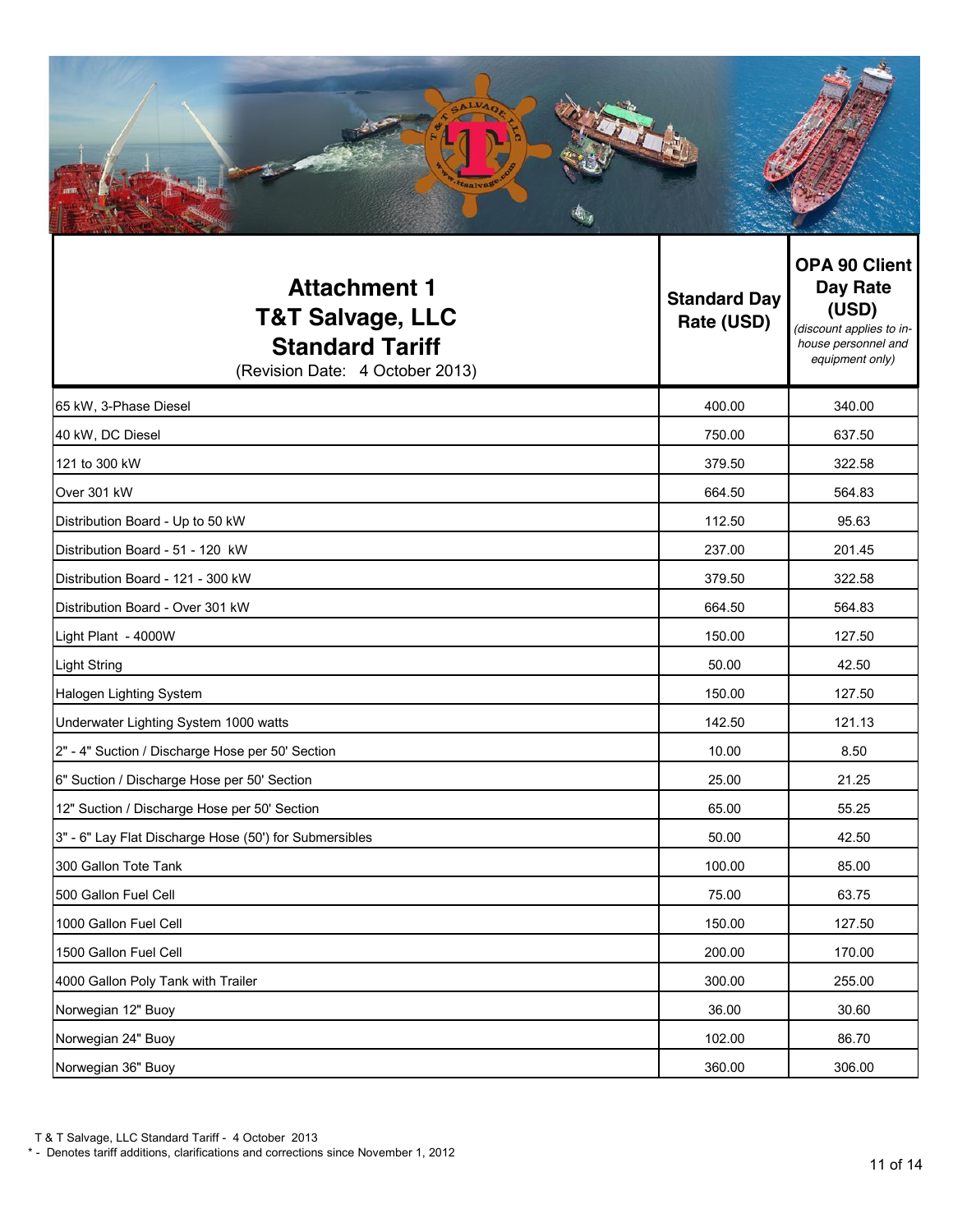| <b>Attachment 1</b><br><b>T&amp;T Salvage, LLC</b><br><b>Standard Tariff</b><br>(Revision Date: 4 October 2013) | <b>Standard Day</b><br>Rate (USD) | <b>OPA 90 Client</b><br>Day Rate<br>(USD)<br>(discount applies to in-<br>house personnel and<br>equipment only) |  |
|-----------------------------------------------------------------------------------------------------------------|-----------------------------------|-----------------------------------------------------------------------------------------------------------------|--|
| Pneumatic Rolling Bladder: (19m x 1.8m x 300T)                                                                  | 2,000.00                          | 1,700.00                                                                                                        |  |
| Pneumatic Rolling Bladder: (8m x 1.8m x 125T)                                                                   | 1,500.00                          | 1,275.00                                                                                                        |  |
| Pneumatic Rolling Bladder: (8m x 1m x 60T)                                                                      | 1,000.00                          | 850.00                                                                                                          |  |
| Pneumatic Manifold Support Package                                                                              | 500.00                            | 425.00                                                                                                          |  |
| Shackles up to 50 tons                                                                                          | 25.00                             | 21.25                                                                                                           |  |
| Shackles 51 - 120 tons                                                                                          | 40.00                             | 34.00                                                                                                           |  |
| Shackles 121 - 200 tons                                                                                         | 60.00                             | 51.00                                                                                                           |  |
| Shackles over 200 tons                                                                                          | 80.00                             | 68.00                                                                                                           |  |
| <b>VEHICLES / TRAILERS / SUPPORT EQUIPMENT:</b>                                                                 |                                   |                                                                                                                 |  |
| One-Ton Truck (daily rate plus mileage)                                                                         | 200.00                            | 170.00                                                                                                          |  |
| Mechanic Truck (daily rate plus mileage)                                                                        | 200.00                            | 170.00                                                                                                          |  |
| 15 Passenger Van (daily rate plus mileage)                                                                      | 200.00                            | 170.00                                                                                                          |  |
| 4x4 Pick-Up (daily rate plus mileage)                                                                           | 225.00                            | 191.25                                                                                                          |  |
| Response Truck (24' Box) (daily rate plus mileage)                                                              | 350.00                            | 297.50                                                                                                          |  |
| Tractor Truck (daily rate plus mileage)                                                                         | 400.00                            | 340.00                                                                                                          |  |
| 20' Command Trailer                                                                                             | 250.00                            | 212.50                                                                                                          |  |
| 20' Enclosed Trailer                                                                                            | 175.00                            | 148.75                                                                                                          |  |
| 12' Enclosed Trailer                                                                                            | 125.00                            | 106.25                                                                                                          |  |
| 20' Response Trailer                                                                                            | 100.00                            | 85.00                                                                                                           |  |
| 44' Response / Command Trailer                                                                                  | 600.00                            | 510.00                                                                                                          |  |
| 53' Command Trailer                                                                                             | 1,250.00                          | 1,062.50                                                                                                        |  |
| 12' - 20' BOOM - Utility Trailer                                                                                | 75.00                             | 63.75                                                                                                           |  |
| 40' Utility Trailer                                                                                             | 150.00                            | 127.50                                                                                                          |  |
| Telescoping Antenna Trailer                                                                                     | 500.00                            | 425.00                                                                                                          |  |

T & T Salvage, LLC Standard Tariff - 4 October 2013

<sup>\* -</sup> Denotes tariff additions, clarifications and corrections since November 1, 2012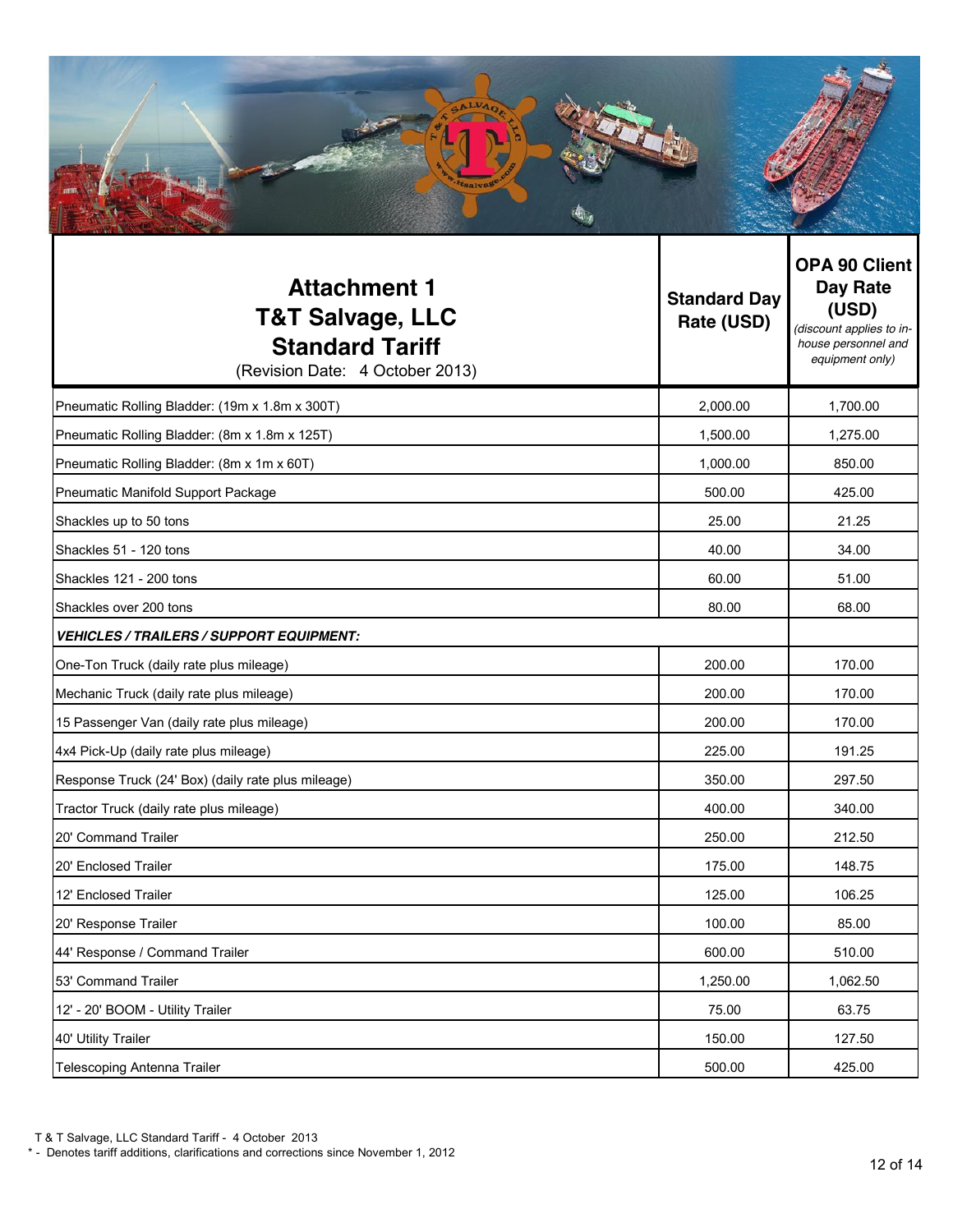| <b>Attachment 1</b><br><b>T&amp;T Salvage, LLC</b><br><b>Standard Tariff</b><br>(Revision Date: 4 October 2013)                                                                                                                | <b>Standard Day</b><br>Rate (USD) | <b>OPA 90 Client</b><br>Day Rate<br>(USD)<br>(discount applies to in-<br>house personnel and<br>equipment only) |
|--------------------------------------------------------------------------------------------------------------------------------------------------------------------------------------------------------------------------------|-----------------------------------|-----------------------------------------------------------------------------------------------------------------|
| 30-Ton Cherry Picker                                                                                                                                                                                                           | 2,250.00                          | 1,912.50                                                                                                        |
| 60-Ton Cherry Picker                                                                                                                                                                                                           | 3,000.00                          | 2,550.00                                                                                                        |
| <b>Skid Steer</b>                                                                                                                                                                                                              | 500.00                            | 425.00                                                                                                          |
| Forklift (6,000 - 10,000 Pound)                                                                                                                                                                                                | 500.00                            | 425.00                                                                                                          |
| Four Wheel Rhino                                                                                                                                                                                                               | 450.00                            | 382.50                                                                                                          |
| Four Wheel ATV                                                                                                                                                                                                                 | 350.00                            | 297.50                                                                                                          |
| Excavator CAT 345L                                                                                                                                                                                                             | 2,000.00                          | 1,700.00                                                                                                        |
| Excavator Link Belt 240 Long Reach                                                                                                                                                                                             | 2,000.00                          | 1,700.00                                                                                                        |
| CAT D8 Bulldozer                                                                                                                                                                                                               | 2,000.00                          | 1,700.00                                                                                                        |
| Telescopic Boom RT Forklift                                                                                                                                                                                                    | 1,000.00                          | 850.00                                                                                                          |
| TUGS AND OTHER WATER CRAFT (rates do not include fuel & lube):                                                                                                                                                                 |                                   |                                                                                                                 |
| For each hp up to 5,000 hp                                                                                                                                                                                                     | 4.20                              | 3.57                                                                                                            |
| For each hp between 5,001 - 12,000 hp                                                                                                                                                                                          | 3.00                              | 2.55                                                                                                            |
| For each hp between 12,001 - 20,000 hp                                                                                                                                                                                         | 2.10                              | 1.79                                                                                                            |
| For each hp over 20,000 hp                                                                                                                                                                                                     | 1.05                              | 0.89                                                                                                            |
| If Fifi Class .5 add                                                                                                                                                                                                           | 1,035.00                          | 879.75                                                                                                          |
| If Fifi Class 1 add                                                                                                                                                                                                            | 2,062.50                          | 1,753.13                                                                                                        |
| If Ice Class add                                                                                                                                                                                                               | 2,062.50                          | 1,753.13                                                                                                        |
| For each hp <500 hp                                                                                                                                                                                                            | 6.23                              | 5.30                                                                                                            |
| <b>NOTES:</b>                                                                                                                                                                                                                  |                                   |                                                                                                                 |
| A. Contracted OPA 90 clients receive 15% discount on in-house personnel and equipment standard rates during a response.                                                                                                        |                                   |                                                                                                                 |
| B. Personnel day rates are based on 12 hour days                                                                                                                                                                               |                                   |                                                                                                                 |
| C. All equipment damaged will be repaired or replaced at cost plus 15%.<br>D. All subcontractors, consumables, travel, freight, towing vessel charter and any other out of<br>pocket expenses will be billed at cost plus 15%. |                                   |                                                                                                                 |

<sup>\* -</sup> Denotes tariff additions, clarifications and corrections since November 1, 2012